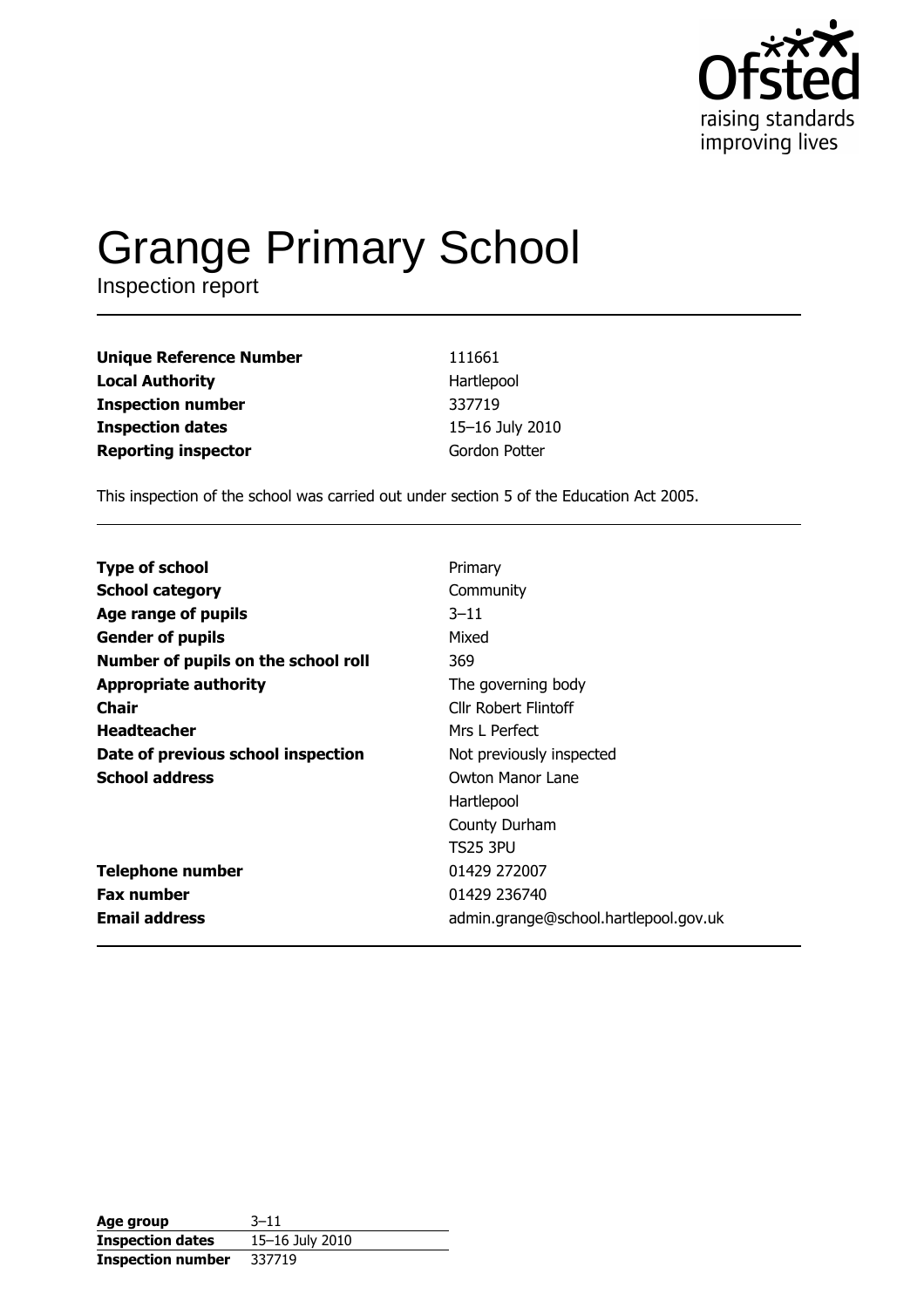The Office for Standards in Education, Children's Services and Skills (Ofsted) regulates and inspects to achieve excellence in the care of children and young people, and in education and skills for learners of all ages. It regulates and inspects childcare and children's social care, and inspects the Children and Family Court Advisory Support Service (Cafcass), schools, colleges, initial teacher training, work-based learning and skills training, adult and community learning, and education and training in prisons and other secure establishments. It rates council children's services, and inspects services for looked after children, safequarding and child protection.

Further copies of this report are obtainable from the school. Under the Education Act 2005, the school must provide a copy of this report free of charge to certain categories of people. A charge not exceeding the full cost of reproduction may be made for any other copies supplied.

If you would like a copy of this document in a different format, such as large print or Braille, please telephone 08456 404045, or email enquiries@ofsted.gov.uk.

You may copy all or parts of this document for non-commercial educational purposes, as long as you give details of the source and date of publication and do not alter the documentation in any way.

Royal Exchange Buildings St Ann's Square Manchester M2 7LA T: 08456 404045 Textphone: 0161 618 8524 E: enquiries@ofsted.gov.uk W: www.ofsted.gov.uk © Crown copyright 2010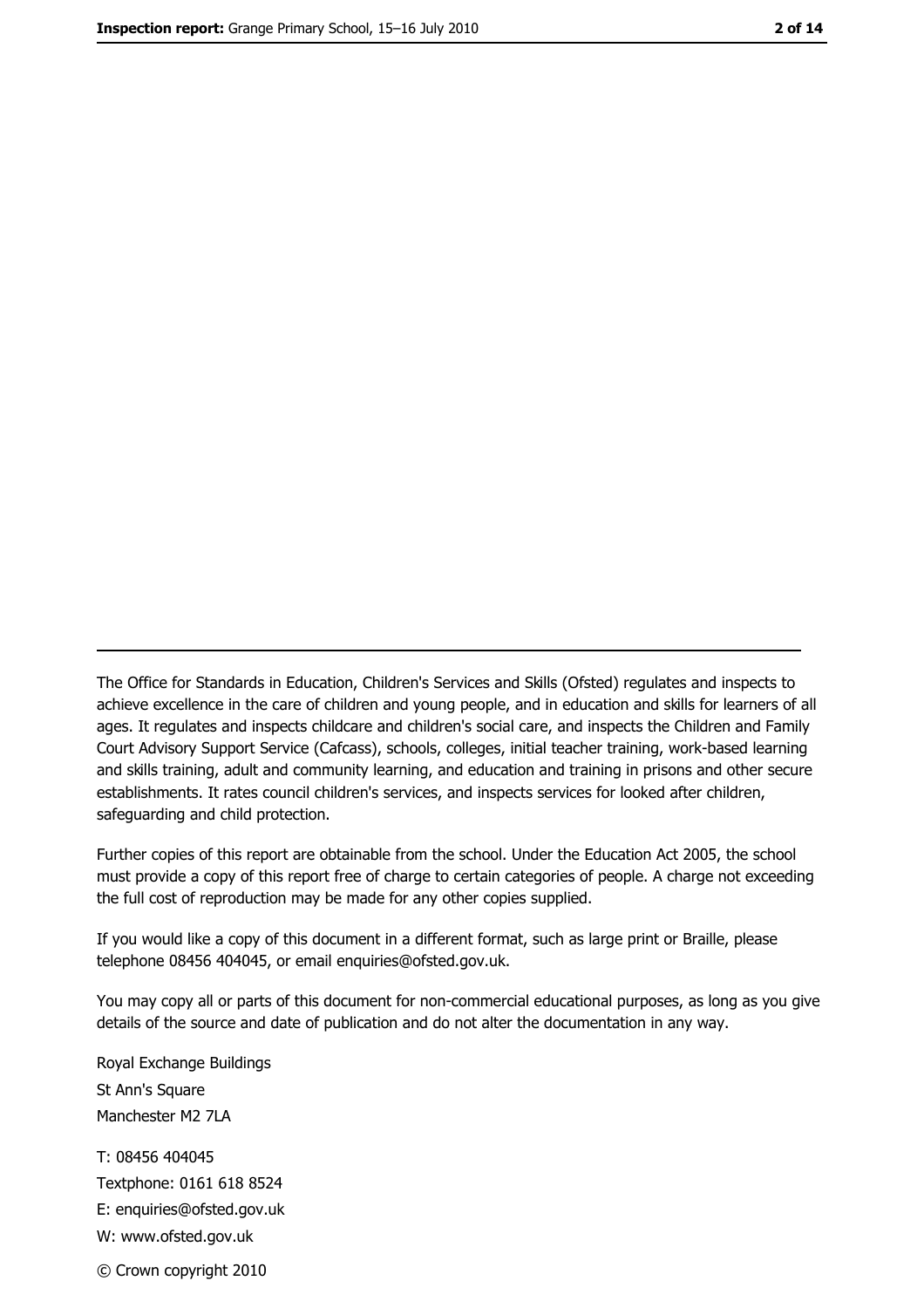# **Introduction**

This inspection was carried out by three additional inspectors. The inspectors visited 32 lessons taught by 16 teachers, and held meetings with governors, staff and groups of pupils. They observed the school's work, and looked at school policies and documentation, pupils' work, assessment data, monitoring records and strategic planning. They also scrutinised 121 questionnaires returned by parents and carers as well as questionnaires from staff and pupils.

The inspection team reviewed many aspects of the school's work. It looked in detail at the following:

- the quality of teaching and its impact on the rates of progress made by all groups of  $\blacksquare$ pupils
- the pupils' understanding of life in other countries and the multi-cultural make-up of  $\blacksquare$ society in the United Kingdom.

## Information about the school

This is a much larger-than-average school. The proportion of pupils known to be eligible for free school meals is well above average. Most pupils are from White British backgrounds. The proportions of pupils with special educational needs and/or disabilities and of those with a statement of special educational needs are well above average. The school has achieved the Healthy Schools, Activemark and Artsmark Gold awards in the last two years. The school provides places for pupils with physical and medical needs, complex learning needs and moderate learning difficulties.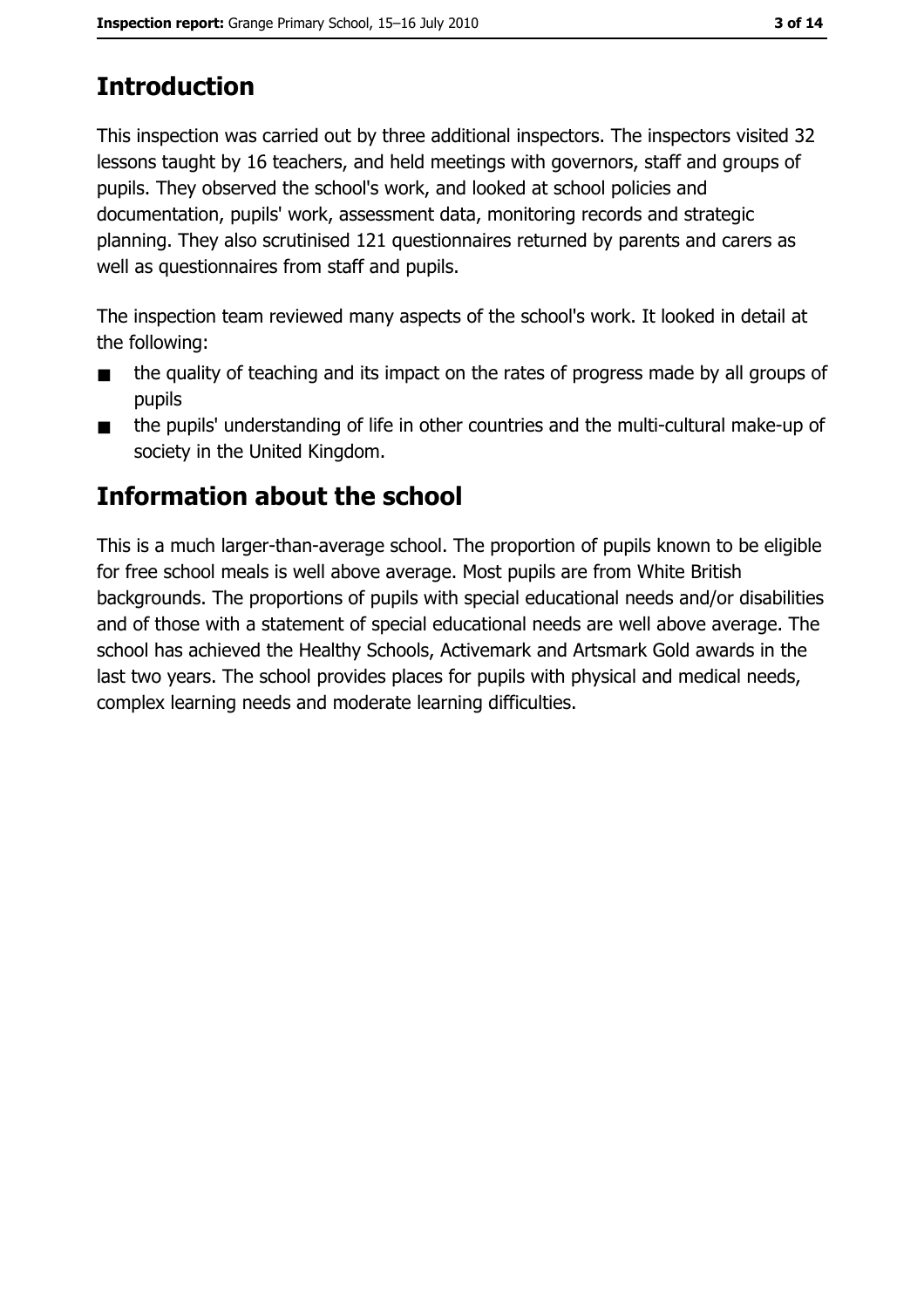## **Inspection judgements**

#### Overall effectiveness: how good is the school?

#### The school's capacity for sustained improvement

#### **Main findings**

In this outstanding school, a vibrant curriculum and exemplary teaching stimulate pupils and help them to make exceptional progress, with the result that they achieve well and are enabled to attain average standards. Extremely high-quality care from all staff enables pupils to thrive as confident, happy, articulate and well-motivated individuals. Pupils have an advanced understanding how to stay healthy, behave extremely well and are certain that they feel safe in school. They have highly developed spiritual, moral, social and cultural awareness and have great awareness of the history of their own town, of life in other countries, of different faiths and cultures and of the multi-cultural make-up of society in the United Kingdom. Despite average standards and attendance, their rapidly developing skills in group work, English, mathematics and information communication technology (ICT) ensure that they are well prepared for their future economic well-being. They make a major contribution to the life of the school and to the local community.

The exciting curriculum is strongly focused on developing not only pupils' skills in literacy and numeracy but also their confidence and achievement in art, making television programmes in the school's recording suite, science and the humanities. While pupils make exceptional progress because of extremely skilful teaching, there is scope for standards to be higher by allowing more opportunities for pupils to investigate together, to solve problems and to apply their skills. The school has much useful data about pupils' skills and abilities and employs it well to plan work to engage all pupils. Highly effective practice in the way in which pupils with special educational needs and/or disabilities are supported means that they make exceptional progress. There is good and improving provision in the Early Years Foundation Stage, where children thrive and are given a flying start to their education. There are outstanding partnerships with outside agencies.

The inspirational leadership of the headteacher, supported extremely ably by leaders at all levels and by an outstanding governing body, has ensured that the school has continued to improve. Their clear-sighted self-evaluation has meant that initiatives, including improved provision in the Early Years Foundation Stage, a more stimulating curriculum and more effective assessment strategies, have raised standards and led to pupils making outstanding progress. Recent improvements to the site access continue to ensure that pupils' safety is given high priority. Given the excellent quality of provision and remarkable outcomes for pupils, this ensures that the school's capacity to improve is extremely secure and it provides outstanding value for money.

### What does the school need to do to improve further?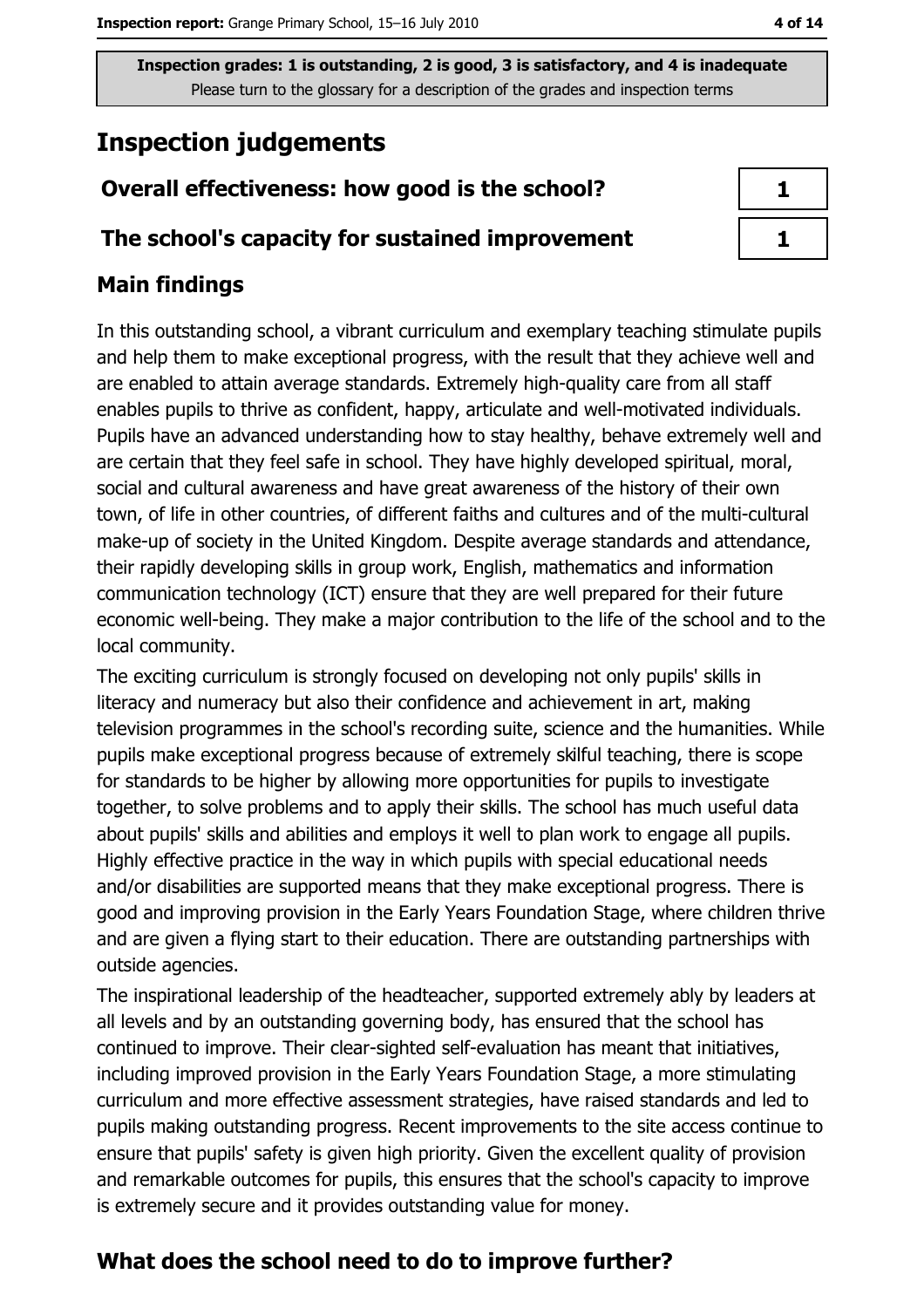- By 2011, raise pupils' attainment to higher levels by providing further opportunities to:
	- investigate together  $\equiv$
	- solve problems
	- apply their skills across a wider range of subjects.

#### **Outcomes for individuals and groups of pupils**

Inspectors observed very high levels of enjoyment and achievement in all classrooms by all groups of pupils. Pupils have excellent attitudes, are extremely courteous, form very strong relationships and show great keenness to do well in their work. They achieve highly and clearly enjoy their learning. They achieve particularly well in media studies, ICT and in studying local history. They enjoy challenging and lively activities especially, such as using news reporting skills to investigate Victorian Hartlepool or planning together to design ships or towns.

From very low staring points, pupils make outstanding progress to attain average standards by the time they leave Year 6. Refinements to teaching and an increasingly stimulating curriculum are enabling pupils to make even more rapid progress, including the younger children who are benefiting from improvements to the way in which reading and writing are taught. Pupils with special educational needs and/or disabilities are exceptionally well supported and make outstanding progress.

Pupils are extremely aware of the importance of a healthy diet and of taking plenty of exercise. This is reflected in their keen involvement in physical education and sport and the high take-up of healthy school meals. They care for one another extremely well, have great respect for each other and for the adults in the school, and say they feel safe. Pupils are confident that they know exactly what to do in the event of a concern. Pupils take on roles willingly as playground helpers and older pupils train younger pupils in how to use the school's digital media broadcast platform. They make an extremely positive contribution to the school community through the school council, which has brought about improvements in playground equipment and the school's commitment to re-cycling waste. Pupils support a range of charities and participate in competitions, activities with local businesses and support improvements in the local environment. Pupils are well-equipped for their future economic well-being because their skills in ICT, including some advanced technology, and in speaking and listening are securely developed and compensate for average basic skills in English and mathematics and average, but improving attendance.

These are the grades for pupils' outcomes

 $\mathbf{1}$ 

The grades for attainment and attendance are: 1 is high; 2 is above average; 3 is broadly average; and 4 is low.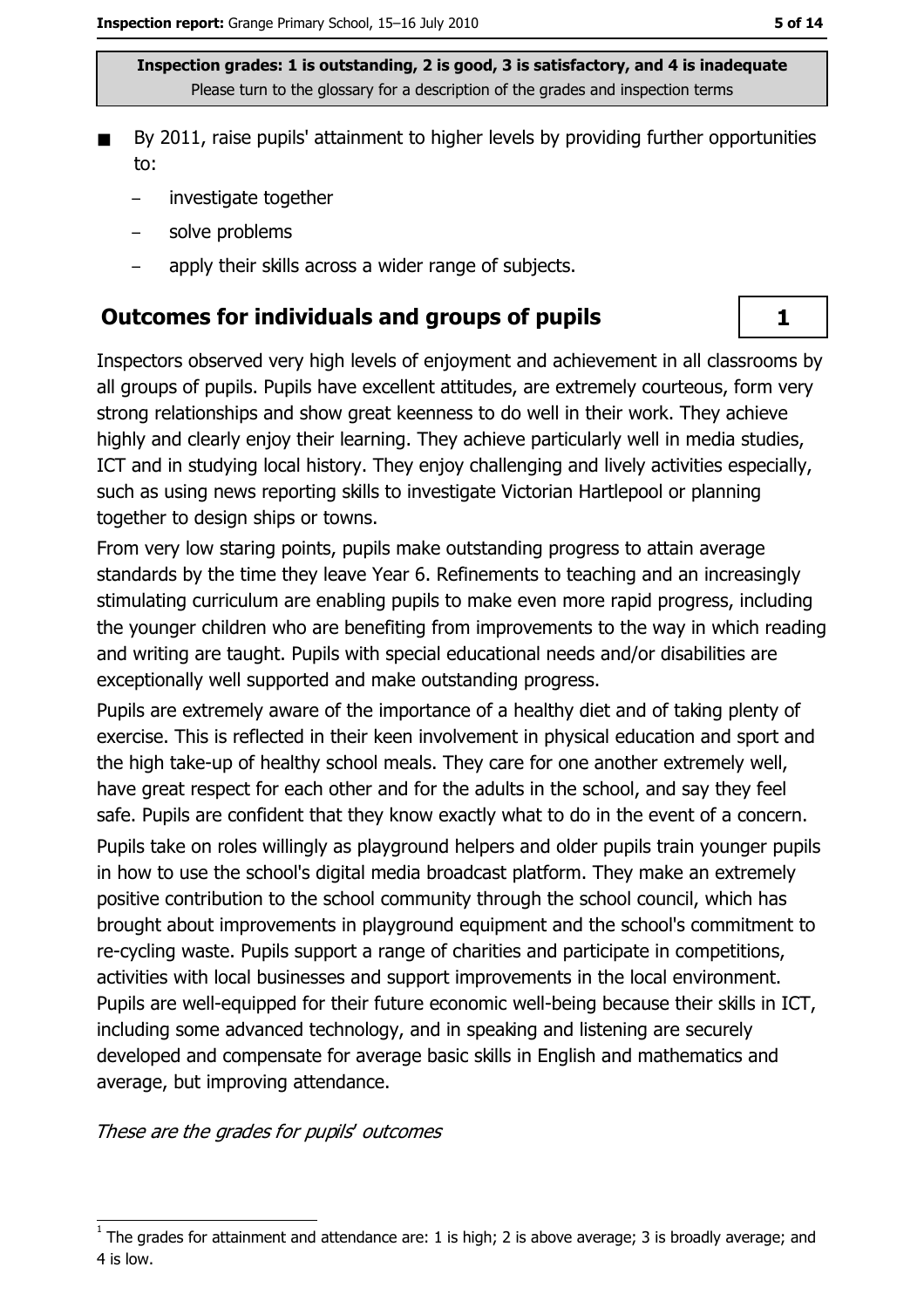| Pupils' achievement and the extent to which they enjoy their learning                                                     | $\overline{\mathbf{2}}$ |
|---------------------------------------------------------------------------------------------------------------------------|-------------------------|
| Taking into account:<br>Pupils' attainment <sup>1</sup>                                                                   | 3                       |
| The quality of pupils' learning and their progress                                                                        | 1                       |
| The quality of learning for pupils with special educational needs and/or<br>disabilities and their progress               | 1                       |
| The extent to which pupils feel safe                                                                                      | 1                       |
| <b>Pupils' behaviour</b>                                                                                                  | 1                       |
| The extent to which pupils adopt healthy lifestyles                                                                       | 1                       |
| The extent to which pupils contribute to the school and wider community                                                   |                         |
| The extent to which pupils develop workplace and other skills that will<br>contribute to their future economic well-being | $\overline{\mathbf{2}}$ |
| Taking into account:                                                                                                      | 3                       |
| Pupils' attendance <sup>1</sup>                                                                                           |                         |
| The extent of pupils' spiritual, moral, social and cultural development                                                   | 1                       |

#### How effective is the provision?

Outstanding teaching is a central feature of the school and contributes to the excellent progress pupils make. Teachers guide learning extremely well using discussion, investigation and computers to engage pupils and to stimulate their thinking. During the inspection, teachers were observed using a multi-sensory approach with music, movement, lights and drama to enthuse pupils about life under the sea. Teachers make it clear to pupils how they will know if they have succeeded in their work, skilfully directing and checking their learning. Marking is highly effective so that pupils are clear about what they have achieved and know what they have to do to improve.

The curriculum contributes to high standards by offering pupils a wide range of challenging and creative activities. There are many opportunities for pupils to write in subjects other than English, Pupils' developing confidence in using language means that they would benefit from even more opportunities to investigate together, to solve problems and to apply their skills. Links with schools locally and abroad, visits to places of worship and the highly successful creative events with artists from different cultures, support pupils' spiritual, global and cultural development strongly. Visits by theatre groups and authors and their own trips to places such as the local radio station in Middlesbrough enrich their learning and support their skills in music, team work and ICT. The pupils participate enthusiastically and successfully in a range of extra-curricular activities.

All staff have detailed knowledge about individual pupils so that pupils are extremely well cared for and develop high self-esteem, respect and a sense of responsibility. A key feature of the support is the excellent provision for pupils with special educational needs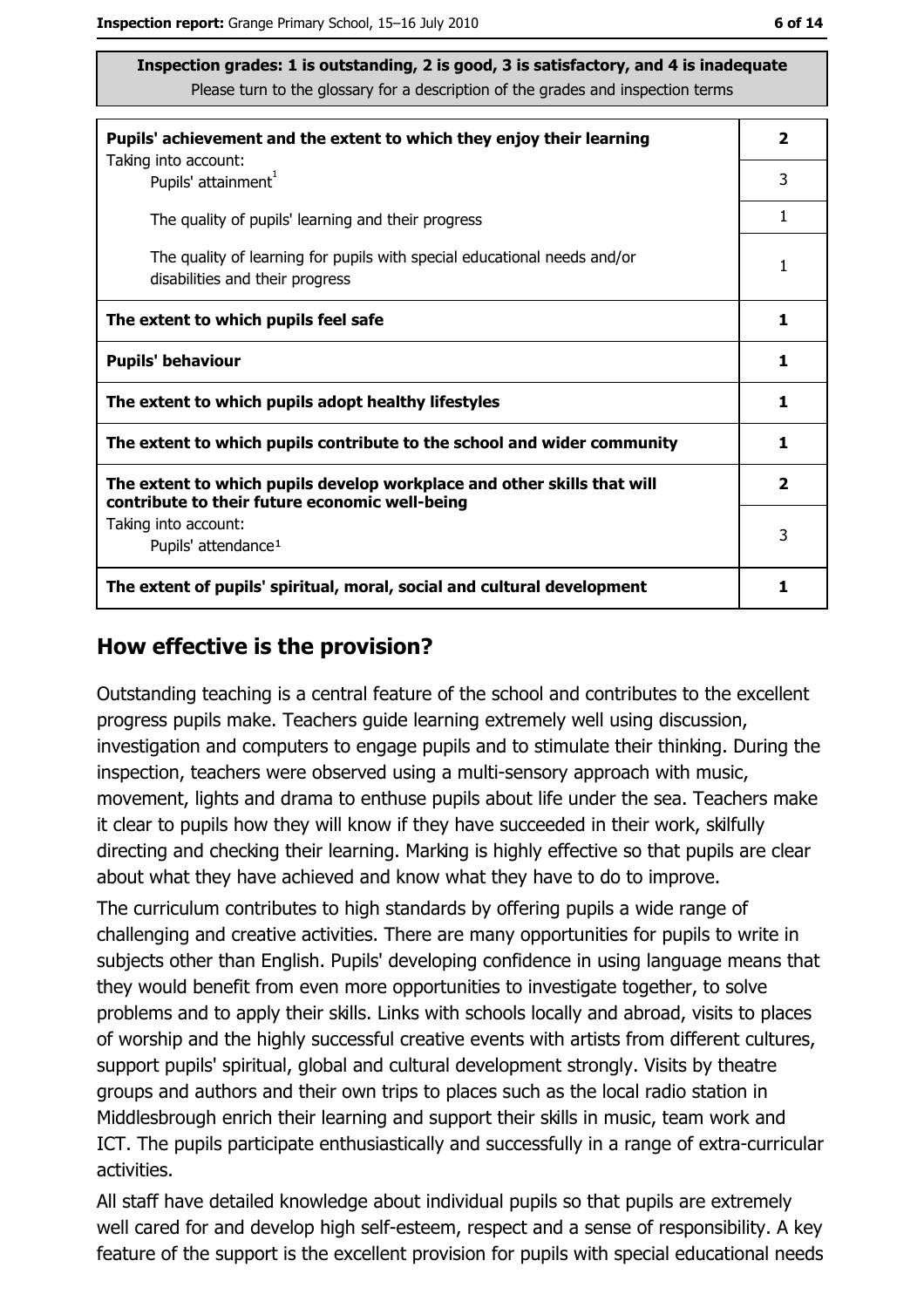and/or disabilities, particularly for those with complex physical and learning needs. Well-established practices involve parents and carers when their children enter school, move from class to class and transfer to secondary school.

These are the grades for the quality of provision

| The quality of teaching                                                                                    |  |
|------------------------------------------------------------------------------------------------------------|--|
| Taking into account:<br>The use of assessment to support learning                                          |  |
| The extent to which the curriculum meets pupils' needs, including, where<br>relevant, through partnerships |  |
| The effectiveness of care, guidance and support                                                            |  |

#### How effective are leadership and management?

The highly respected and effective headteacher has relentlessly pursued and achieved excellence in the education the school offers its pupils. She has achieved a perfect balance between her own drive for improvement and the necessity to delegate responsibility for planning, implementing and monitoring initiatives to senior leaders and subject coordinators, who are very clear about their roles and respond extremely well to the accountability. There is an exceptionally well-organised programme of continuing professional development, which uses the skills of staff in the school to share expertise, as well as working closely with local and national providers to advance school improvement. The school knows itself extraordinarily well. Plans for improvement, to which all staff and governors contribute, are remarkably clearly delineated and are monitored regularly through a highly effective network of steering groups. Accordingly, the school has brought about improvements in the curriculum, teaching and the Early Years Foundation Stage and there are detailed and appropriate priorities to effect even further improvements in the curriculum.

The school is proud of its inclusive nature and its place at the heart of the community. It informs parents and carers regularly about pupils' progress and uses homework extremely well so that learning can be well supported at home. It has exceptionally close links with outside agencies to support the individual needs of pupils from a range of backgrounds and those with medical, physical and learning needs, showing the school's remarkable commitment to promoting equal opportunities, tackling stereotypes and ensuring that discrimination against any group is avoided at all times.

The governing body has skilfully offered strong support and rigorous challenge to the school and closely monitors its work. The school's arrangements for safeguarding pupils are extremely robust and meet government requirements. There are excellent procedures to ensure the safety of all pupils. The school makes an excellent contribution to community cohesion and its role in helping pupils to gain an advanced understanding, not only of the social and historical context of their own town, but of their place as global citizens and as members of a culturally diverse society.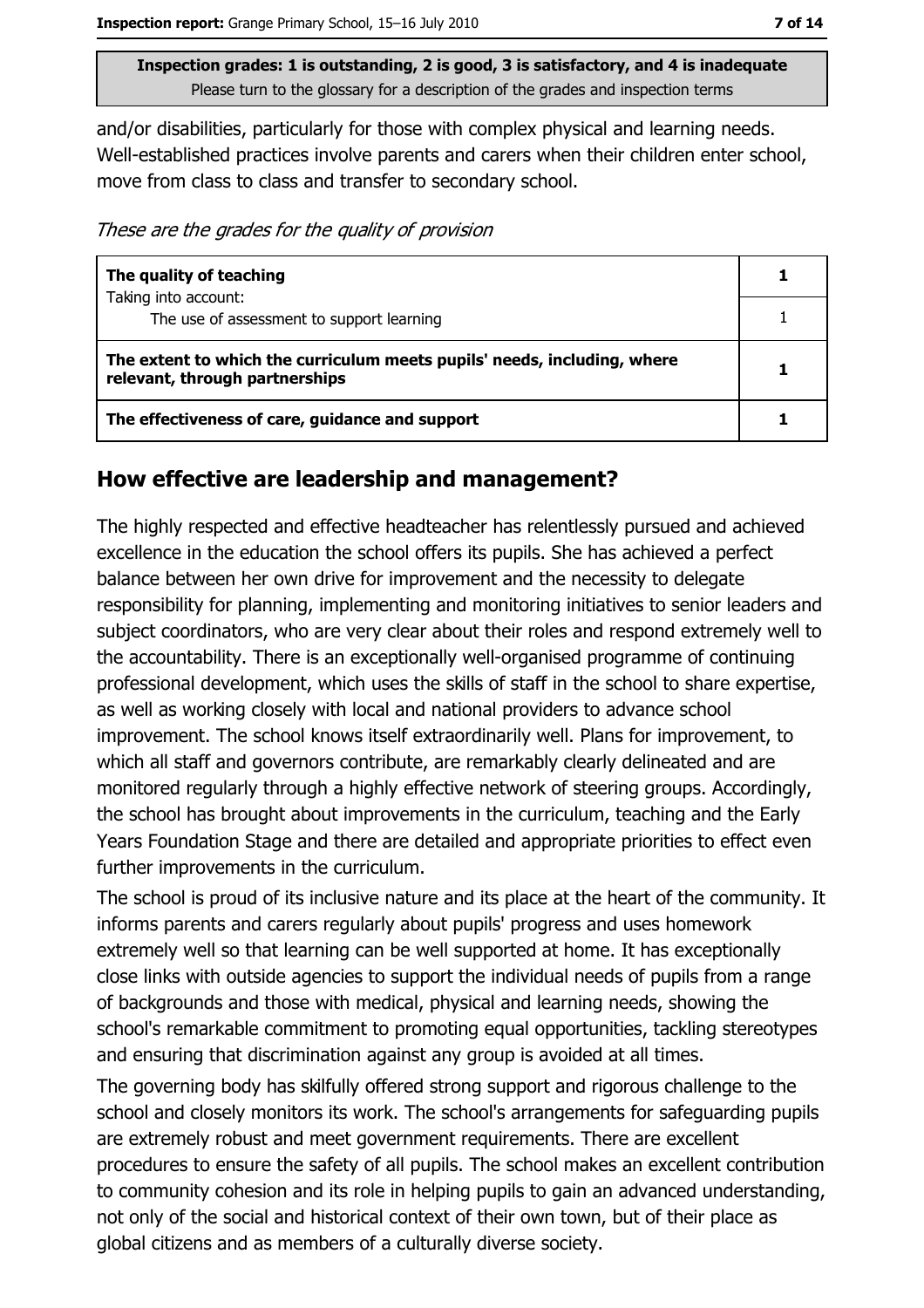These are the grades for leadership and management

| The effectiveness of leadership and management in embedding ambition and<br>driving improvement                                                                     | ı  |
|---------------------------------------------------------------------------------------------------------------------------------------------------------------------|----|
| Taking into account:<br>The leadership and management of teaching and learning                                                                                      |    |
| The effectiveness of the governing body in challenging and supporting the<br>school so that weaknesses are tackled decisively and statutory responsibilities<br>met |    |
| The effectiveness of the school's engagement with parents and carers                                                                                                | 1. |
| The effectiveness of partnerships in promoting learning and well-being                                                                                              | 1  |
| The effectiveness with which the school promotes equality of opportunity and<br>tackles discrimination                                                              |    |
| The effectiveness of safeguarding procedures                                                                                                                        | 1  |
| The effectiveness with which the school promotes community cohesion                                                                                                 | 1  |
| The effectiveness with which the school deploys resources to achieve<br>value for money                                                                             |    |

#### **Early Years Foundation Stage**

Children feel safe, are confident, happy and settled and enjoy activities in all areas of learning. They share games, work together and behave well. The school provides a well-set-out and stimulating learning environment both indoors and outdoors and children are enthused by the opportunities to paint and make animations. Teaching is most effective when adults interact with children in group activities, although, as yet, some activities are not related clearly enough to learning goals. In whole-class sessions, teachers promote children's confidence in identifying sounds and letters and in developing early writing skills skilfully, which, along with speaking and listening, are weaker areas of children's development. All adults are particularly effective in using puppets and role-play to develop children's confidence as speakers.

The leader of the Early Years Foundation Stage has a clear understanding of how children learn and there is a strong team ethos so that new initiatives and use of clear assessment, including detailed learning journals, ensure children make good progress from starting points which, despite a range of ability, are mostly at a level well below what is typical for children's ages. A range of healthy snacks and drinking water help children develop a good understanding of how to stay healthy. Staff ensure that requirements to ensure children's safety are met. Outstanding care, highly effective partnerships with parents and carers and a well planned programme of induction ensure that children with a diverse range of learning needs settle quickly into the Nursery class and flourish. Arrangements for transition into Year 1 are well-developed.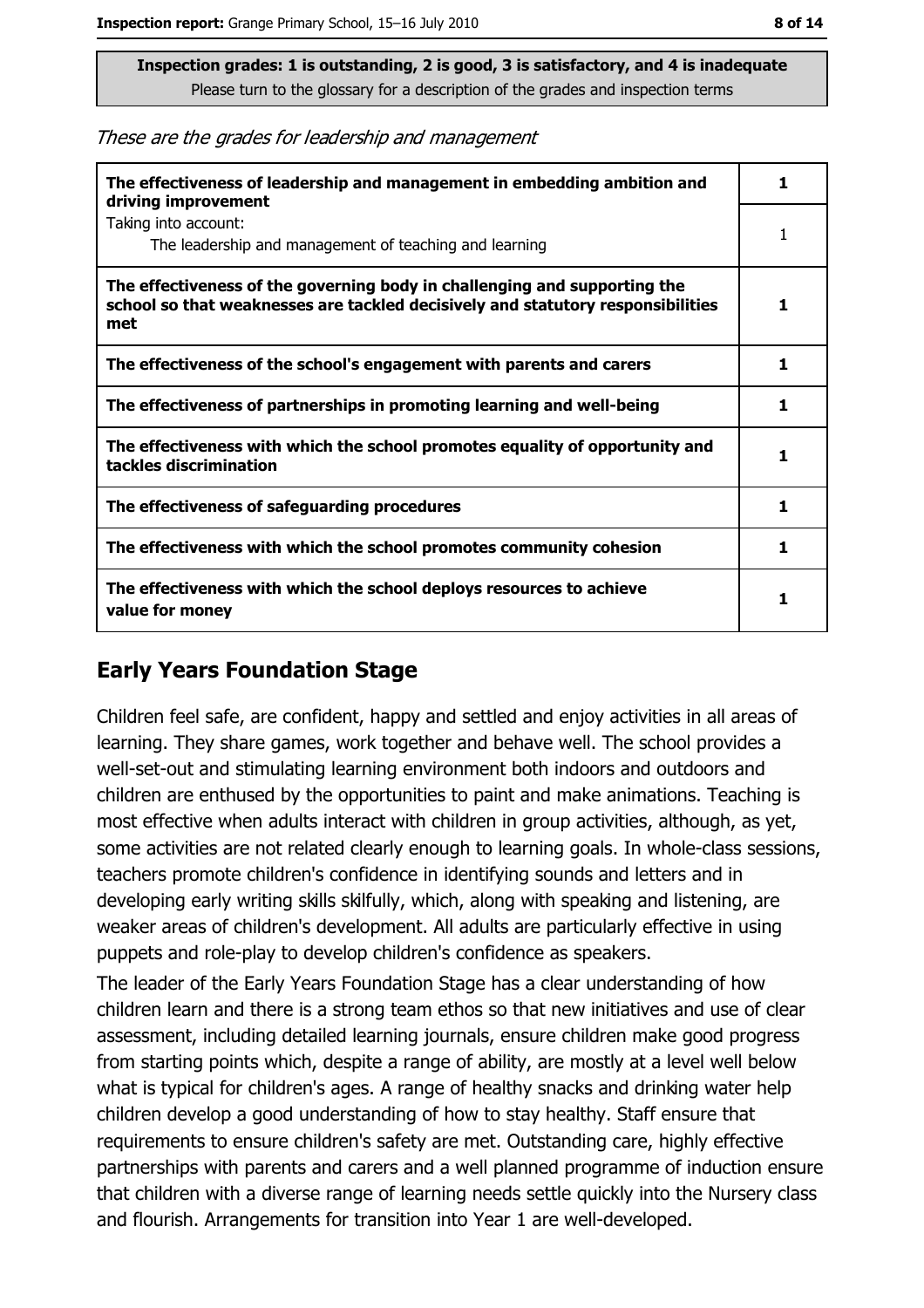These are the grades for the Early Years Foundation Stage

| <b>Overall effectiveness of the Early Years Foundation Stage</b>                             |   |
|----------------------------------------------------------------------------------------------|---|
| Taking into account:<br>Outcomes for children in the Early Years Foundation Stage            |   |
| The quality of provision in the Early Years Foundation Stage                                 |   |
| The effectiveness of leadership and management of the Early Years<br><b>Foundation Stage</b> | 2 |

#### **Views of parents and carers**

A small minority of parents and carers responded to the questionnaire. The respondents support the school exceptionally strongly. The overwhelming majority are happy with their child's experience at the school, like the way in which the school helps pupils to feel safe, stay healthy, enjoy their learning and behave well. Almost all parents and carers who responded are strongly supportive of the quality of teaching and leadership and the way the school informs them about their children's progress and takes notice of their concerns. The inspection team agrees that these are positive features of the school.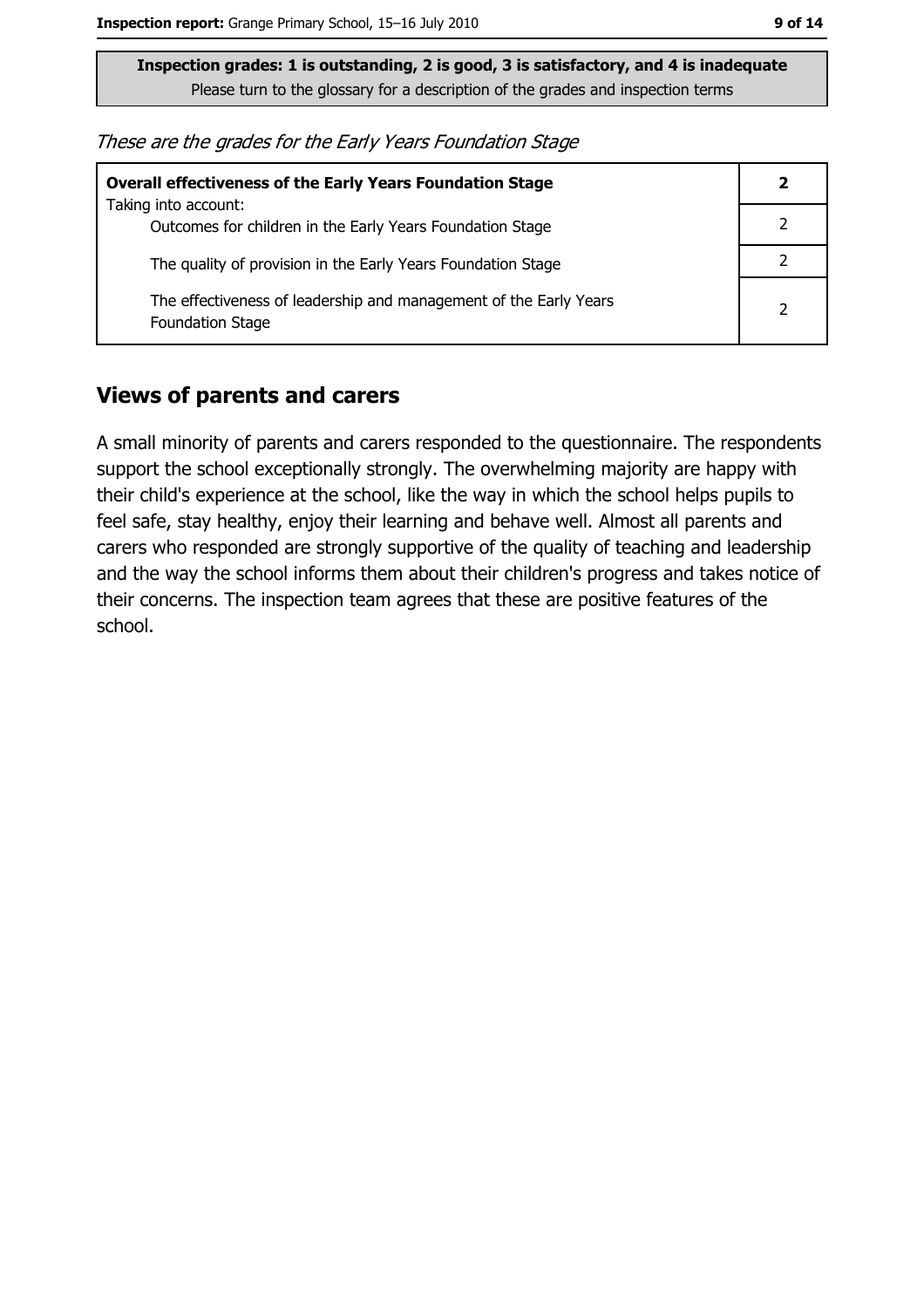#### Responses from parents and carers to Ofsted's questionnaire

Ofsted invited all the registered parents and carers of pupils registered at Grange Primary School to complete a questionnaire about their views of the school.

In the questionnaire, parents and carers were asked to record how strongly they agreed with 13 statements about the school.

The inspection team received 121 completed questionnaires by the end of the on-site inspection. In total, there are 369 pupils registered at the school.

| <b>Statements</b>                                                                                                                                                                                                                                       | <b>Strongly</b><br><b>Agree</b> |               | <b>Agree</b> |               | <b>Disagree</b> |                | <b>Strongly</b><br>disagree |               |
|---------------------------------------------------------------------------------------------------------------------------------------------------------------------------------------------------------------------------------------------------------|---------------------------------|---------------|--------------|---------------|-----------------|----------------|-----------------------------|---------------|
|                                                                                                                                                                                                                                                         | <b>Total</b>                    | $\frac{0}{0}$ | <b>Total</b> | $\frac{0}{0}$ | <b>Total</b>    | $\frac{0}{0}$  | <b>Total</b>                | $\frac{0}{0}$ |
| My child enjoys school                                                                                                                                                                                                                                  | 78                              | 64            | 41           | 34            | 1               | $\mathbf 1$    | $\mathbf{1}$                | $\mathbf{1}$  |
| The school keeps my child<br>safe                                                                                                                                                                                                                       | 86                              | 71            | 35           | 29            | 0               | 0              | 0                           | $\mathbf 0$   |
| The school informs me<br>about my child's progress                                                                                                                                                                                                      | 78                              | 64            | 42           | 35            | $\mathbf{1}$    | $\mathbf{1}$   | 0                           | $\mathbf 0$   |
| My child is making enough<br>progress at this school                                                                                                                                                                                                    | 75                              | 62            | 43           | 36            | 3               | $\overline{2}$ | 0                           | 0             |
| The teaching is good at this<br>school                                                                                                                                                                                                                  | 79                              | 65            | 42           | 35            | 0               | 0              | 0                           | $\mathbf 0$   |
| The school helps me to<br>support my child's learning                                                                                                                                                                                                   | 71                              | 59            | 49           | 40            | $\mathbf{1}$    | $\mathbf{1}$   | 0                           | 0             |
| The school helps my child to<br>have a healthy lifestyle                                                                                                                                                                                                | 69                              | 57            | 51           | 42            | $\mathbf{1}$    | $\mathbf{1}$   | 0                           | $\mathbf 0$   |
| The school makes sure that<br>my child is well prepared for<br>the future (for example<br>changing year group,<br>changing school, and for<br>children who are finishing<br>school, entering further or<br>higher education, or<br>entering employment) | 67                              | 55            | 51           | 42            | $\mathbf{1}$    | $\mathbf 1$    | $\mathbf 0$                 | $\mathbf 0$   |
| The school meets my child's<br>particular needs                                                                                                                                                                                                         | 71                              | 59            | 47           | 39            | $\mathbf{1}$    | $\mathbf{1}$   | 0                           | $\mathbf 0$   |
| The school deals effectively<br>with unacceptable behaviour                                                                                                                                                                                             | 61                              | 50            | 54           | 45            | $\overline{4}$  | 3              | 1                           | $\mathbf{1}$  |
| The school takes account of<br>my suggestions and<br>concerns                                                                                                                                                                                           | 64                              | 53            | 56           | 46            | $\mathbf{1}$    | $\mathbf{1}$   | 0                           | 0             |
| The school is led and<br>managed effectively                                                                                                                                                                                                            | 76                              | 63            | 44           | 36            | $\mathbf{1}$    | $\mathbf{1}$   | $\mathbf 0$                 | $\mathbf 0$   |
| Overall, I am happy with my<br>child's experience at this<br>school                                                                                                                                                                                     | 80                              | 66            | 40           | 33            | $\pmb{0}$       | 0              | $\mathbf 0$                 | $\mathbf 0$   |

The table above summarises the responses that parents and carers made to each statement. The percentages indicate the proportion of parents and carers giving that response out of the total number of completed questionnaires. Where one or more parents and carers chose not to answer a particular question, the percentages will not add up to 100%.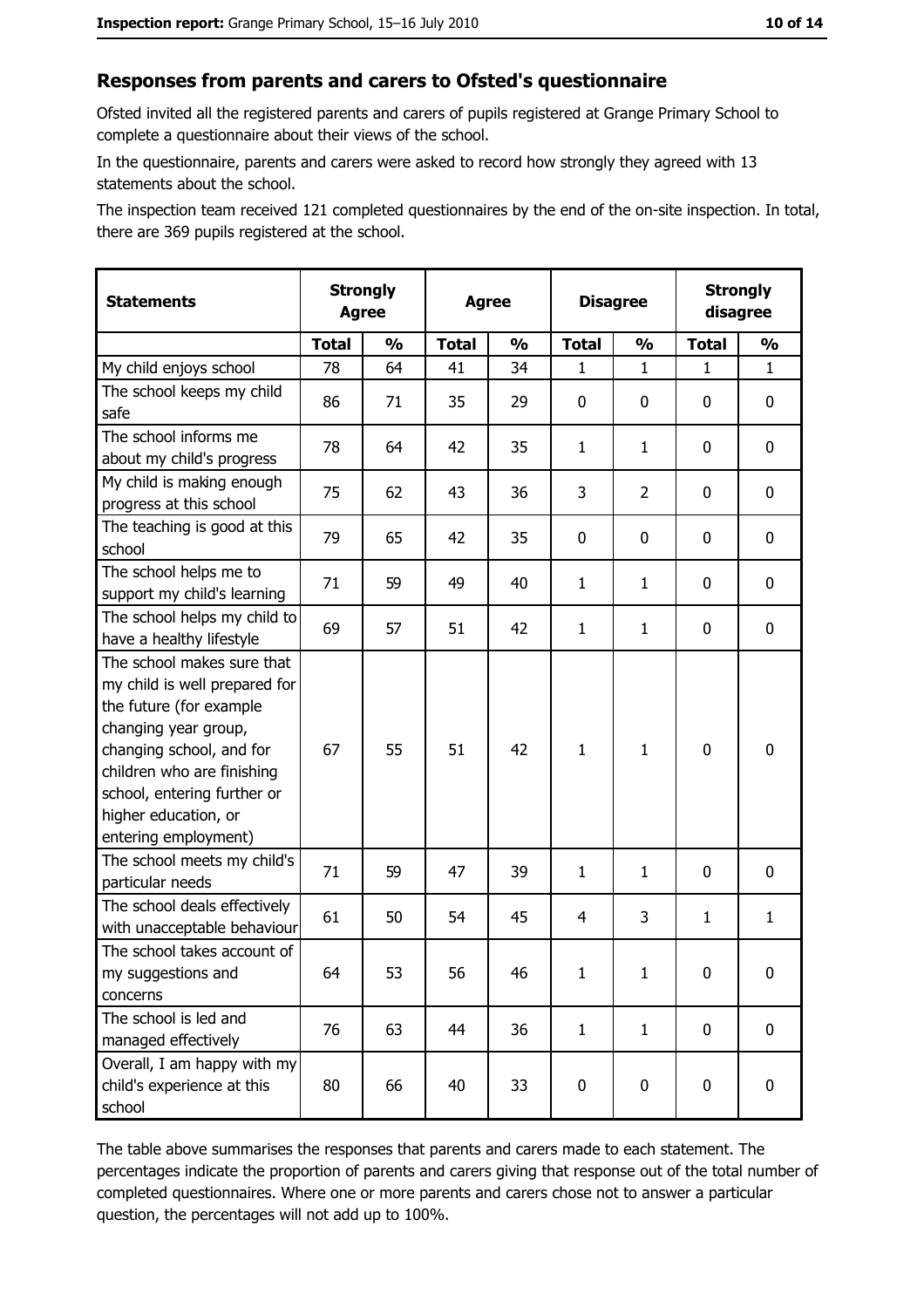## **Glossary**

| Grade   | <b>Judgement</b> | <b>Description</b>                                                                                                                                                                                                               |
|---------|------------------|----------------------------------------------------------------------------------------------------------------------------------------------------------------------------------------------------------------------------------|
| Grade 1 | Outstanding      | These features are highly effective. An oustanding<br>school provides exceptionally well for its pupils' needs.                                                                                                                  |
| Grade 2 | Good             | These are very positive features of a school. A school<br>that is good is serving its pupils well.                                                                                                                               |
| Grade 3 | Satisfactory     | These features are of reasonable quality. A satisfactory<br>school is providing adequately for its pupils.                                                                                                                       |
| Grade 4 | Inadequate       | These features are not of an acceptable standard. An<br>inadequate school needs to make significant<br>improvement in order to meet the needs of its pupils.<br>Ofsted inspectors will make further visits until it<br>improves. |

#### What inspection judgements mean

#### **Overall effectiveness of schools**

|                       | Overall effectiveness judgement (percentage of<br>schools) |      |                     |                   |
|-----------------------|------------------------------------------------------------|------|---------------------|-------------------|
| <b>Type of school</b> | <b>Outstanding</b>                                         | Good | <b>Satisfactory</b> | <b>Inadequate</b> |
| Nursery schools       | 51                                                         | 45   | 0                   | 4                 |
| Primary schools       | 6                                                          | 41   | 42                  | 10                |
| Secondary schools     | 8                                                          | 34   | 44                  | 14                |
| Sixth forms           | 10                                                         | 37   | 50                  | 3                 |
| Special schools       | 32                                                         | 38   | 25                  | 5                 |
| Pupil referral units  | 12                                                         | 43   | 31                  | 14                |
| All schools           | 9                                                          | 40   | 40                  | 10                |

New school inspection arrangements were introduced on 1 September 2009. This means that inspectors now make some additional judgements that were not made previously.

The data in the table above is for the period 1 September to 31 December 2009 and is the most recently published data available (see www.ofsted.gov.uk). Please note that the sample of schools inspected during the autumn term 2009 was not representative of all schools nationally, as weaker schools are inspected more frequently than good or outstanding schools.

Percentages are rounded and do not always add exactly to 100. Secondary school figures include those that have sixth forms, and sixth form figures include only the data specifically for sixth form inspection judgements.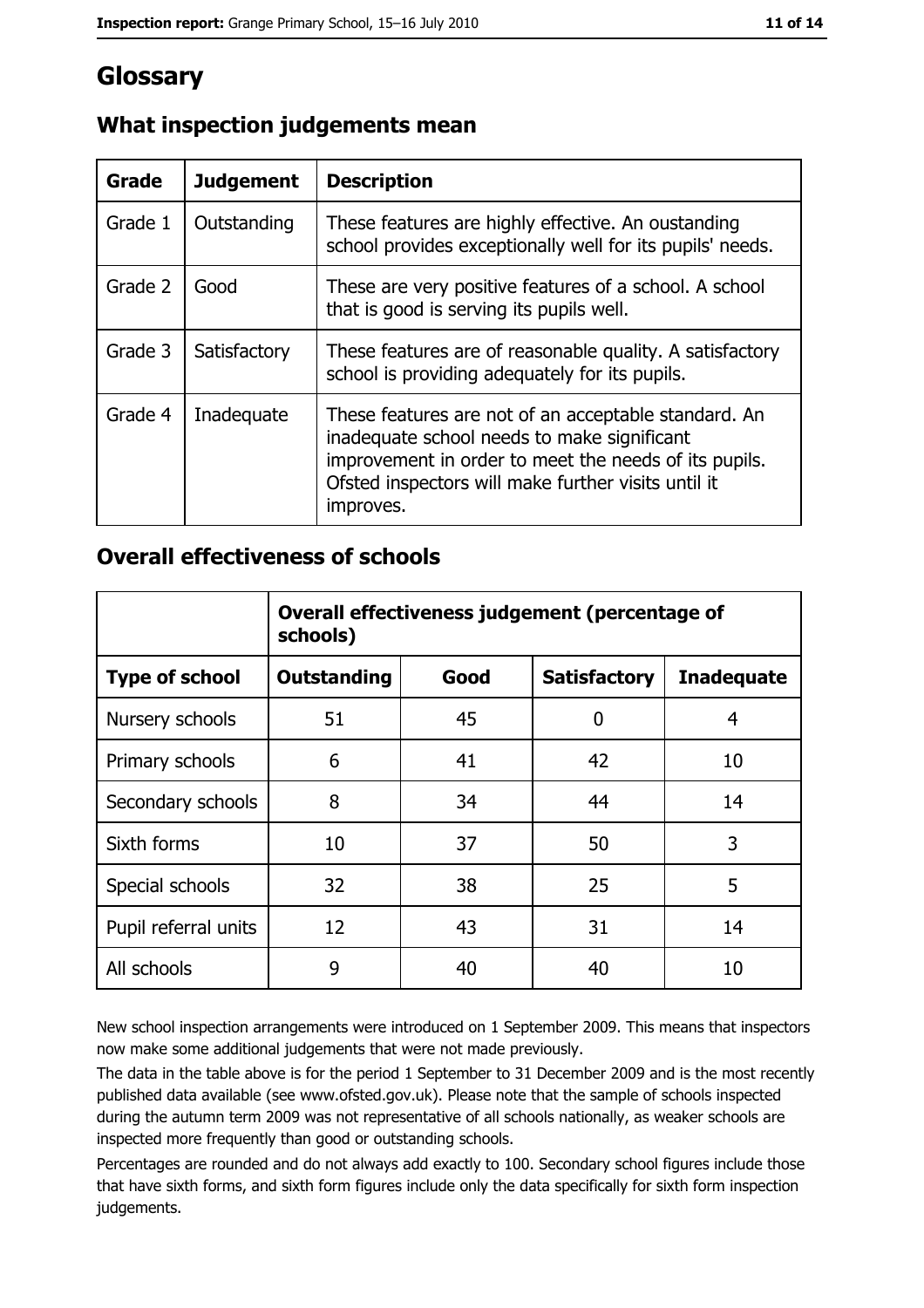## **Common terminology used by inspectors**

| Achievement:                  | the progress and success of a pupil in<br>their learning, development or training.                                                                                                                                                                                                                           |
|-------------------------------|--------------------------------------------------------------------------------------------------------------------------------------------------------------------------------------------------------------------------------------------------------------------------------------------------------------|
| Attainment:                   | the standard of the pupils' work shown by<br>test and examination results and in<br>lessons.                                                                                                                                                                                                                 |
| Capacity to improve:          | the proven ability of the school to<br>continue improving. Inspectors base this<br>judgement on what the school has<br>accomplished so far and on the quality of<br>its systems to maintain improvement.                                                                                                     |
| Leadership and management:    | the contribution of all the staff with<br>responsibilities, not just the headteacher,<br>to identifying priorities, directing and<br>motivating staff and running the school.                                                                                                                                |
| Learning:                     | how well pupils acquire knowledge,<br>develop their understanding, learn and<br>practise skills and are developing their<br>competence as learners.                                                                                                                                                          |
| <b>Overall effectiveness:</b> | inspectors form a judgement on a school's<br>overall effectiveness based on the findings<br>from their inspection of the school. The<br>following judgements, in particular,<br>influence what the overall effectiveness<br>judgement will be.                                                               |
|                               | The school's capacity for sustained<br>improvement.<br>Outcomes for individuals and groups<br>of pupils.<br>The quality of teaching.<br>The extent to which the curriculum<br>meets pupil's needs, including where<br>relevant, through partnerships.<br>The effectiveness of care, guidance<br>and support. |
| Progress:                     | the rate at which pupils are learning in<br>lessons and over longer periods of time. It<br>is often measured by comparing the<br>pupils' attainment at the end of a key<br>stage with their attainment when they<br>started.                                                                                 |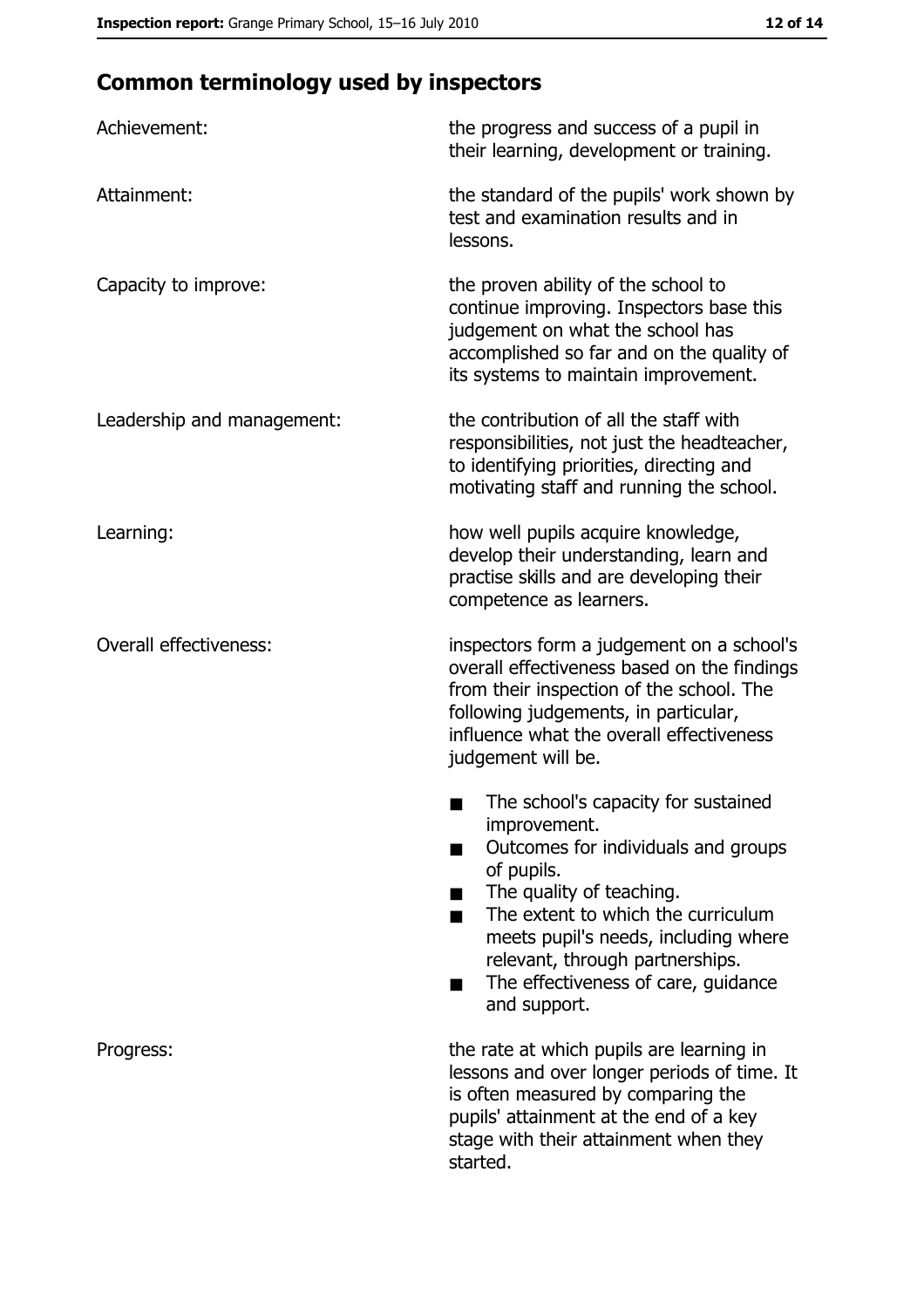This letter is provided for the school, parents and carers to share with their children. It describes Ofsted's main findings from the inspection of their school.



19 July 2010

Dear Pupils,

Inspection of Grange Primary School, Hartlepool, TS25 3PU

On behalf of the team, thank you so much for making us welcome when we inspected vour school recently.

You go to an outstanding school. We saw many excellent things during our visit, and this included the way you all work and behave. The team was impressed by the pride you take in your work, how hard you work in lessons, your confidence in speaking and in using some very advanced technology in your television studio. You behave very well, show great respect for one another and look after one another admirably. You are very polite and helpful and we enjoyed talking to you about your school. You told us that you look forward to coming to school because you like your teachers and appreciate the activities the school provides for you, such as, visitors, visits and clubs. Your parents and carers like the school very much. All staff care for you extremely well. Your excellent teachers make your lessons fun. They help you learn well and tell you clearly how to improve your work. They also know what to do to make the school even better.

I have asked your teachers to do the following to make your school even better:

to help you to reach higher standards at the end of Year 6 by giving you more chances to investigate together, solve problems and to apply your skills.

You can help by continuing to do your best and by continuing to improve your attendance. I wish you every success in the future.

Yours sincerely, Gordon Potter Lead Inspector